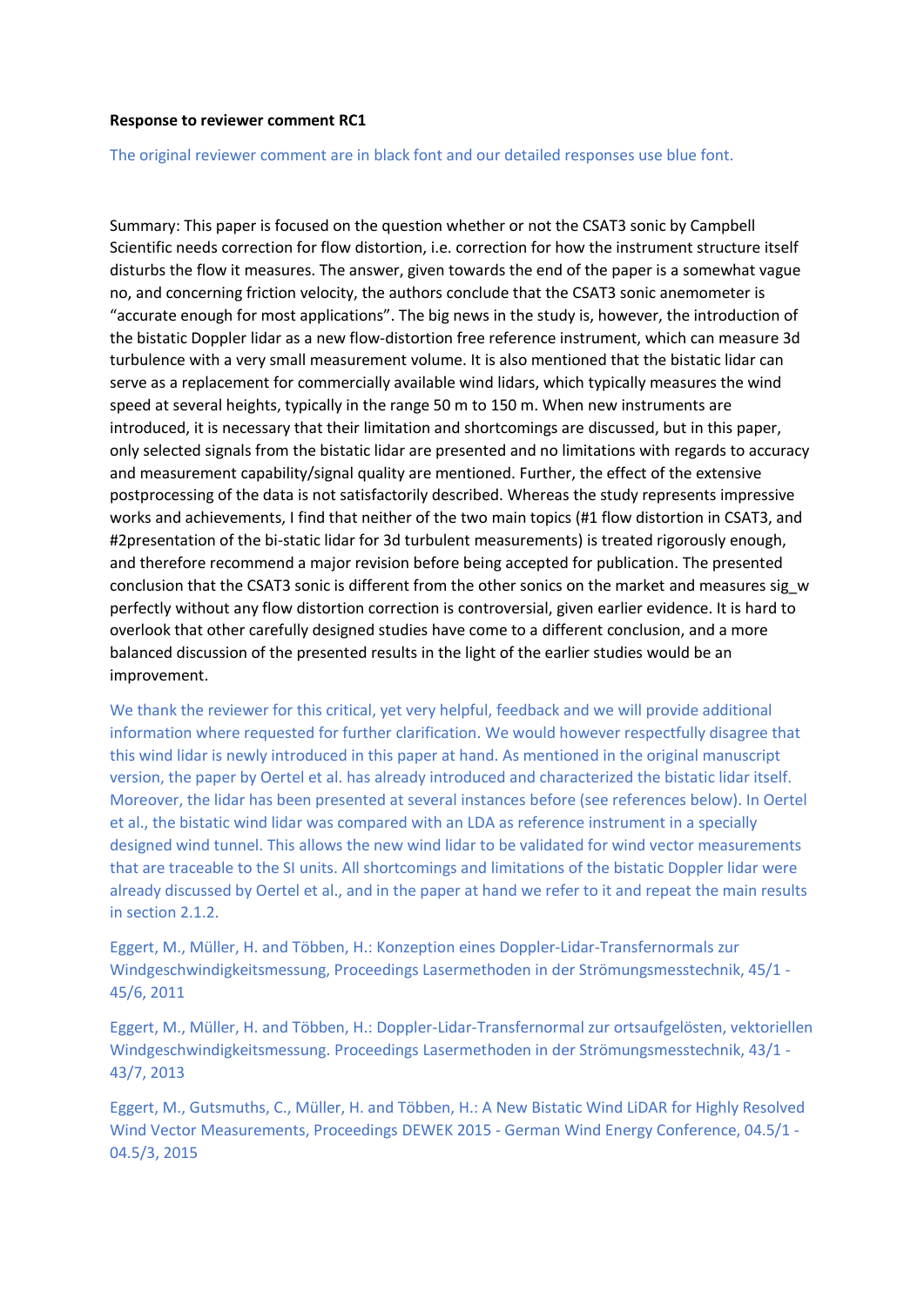Müller, H., Eggert, M., Gutsmuths, C., Albers, A., Franke, K. and Janssen, A.-W.: A Novel Lidar System – First Results of Highly Resolved Wind Vector Measurements, Wind Europe Summit 2016. Vol. 1, 105 - 110, 2017

Major criticisms:

1. When applying the flow distortion correction by Horst et al (2015) (H15), the authors find that the sig\_w and U are both increased (Table 2 compared to Table 1). Yet, when presenting the cospectra in Fig 8, the covariance is decreased when applying H15 for all the low and energy containing frequencies. This is an impossible result; since the u and w components are both increased when applying H15, the absolute of the covariance must also increase for the low-frequency range. I recommend the authors to double check their algorithm and make sure that the red and grey lines have not been accidentally swapped. Since the u\* comparison is improved by applying H15, the uw co-spectrum using H15 should also be closer to that by the bistatic lidar and a mistake in labelling/accidental swap seems likely.

Indeed, sig\_w, U, and u\* are increased by the H15 correction. We double-checked our algorithms and the labels were displayed correctly but we actually found a bug in the averaging procedure of the CSAT3B + H15 (co-)spectra. Thanks very much to the reviewer for pointing this out! We corrected this mistake in the manuscript, and a copy of the revised Fig. 8 is presented here below for convenience:



Now, the grey line (CSAT3B + H15) is very close to the red line (CSAT3B) or slightly above. We would like to stress that this mistake does not affect the results of the statistical comparison.

Further, the authors write: *Apparently, an artificial correlation between u and w is introduced at high frequencies, which can be explained by the interdependence between u and w introduced through this correction algorithm*. This argument is based on that the absolute of the cospectral density changes from around 0.00001 to around 0.0001-0.001 for high frequencies. Probably, if the absolute operator is removed, the authors would find that for the spectral range  $f > 1$  Hz, where zero cospectral content can be expected for the investigated setup, the sum of the co-spectral content is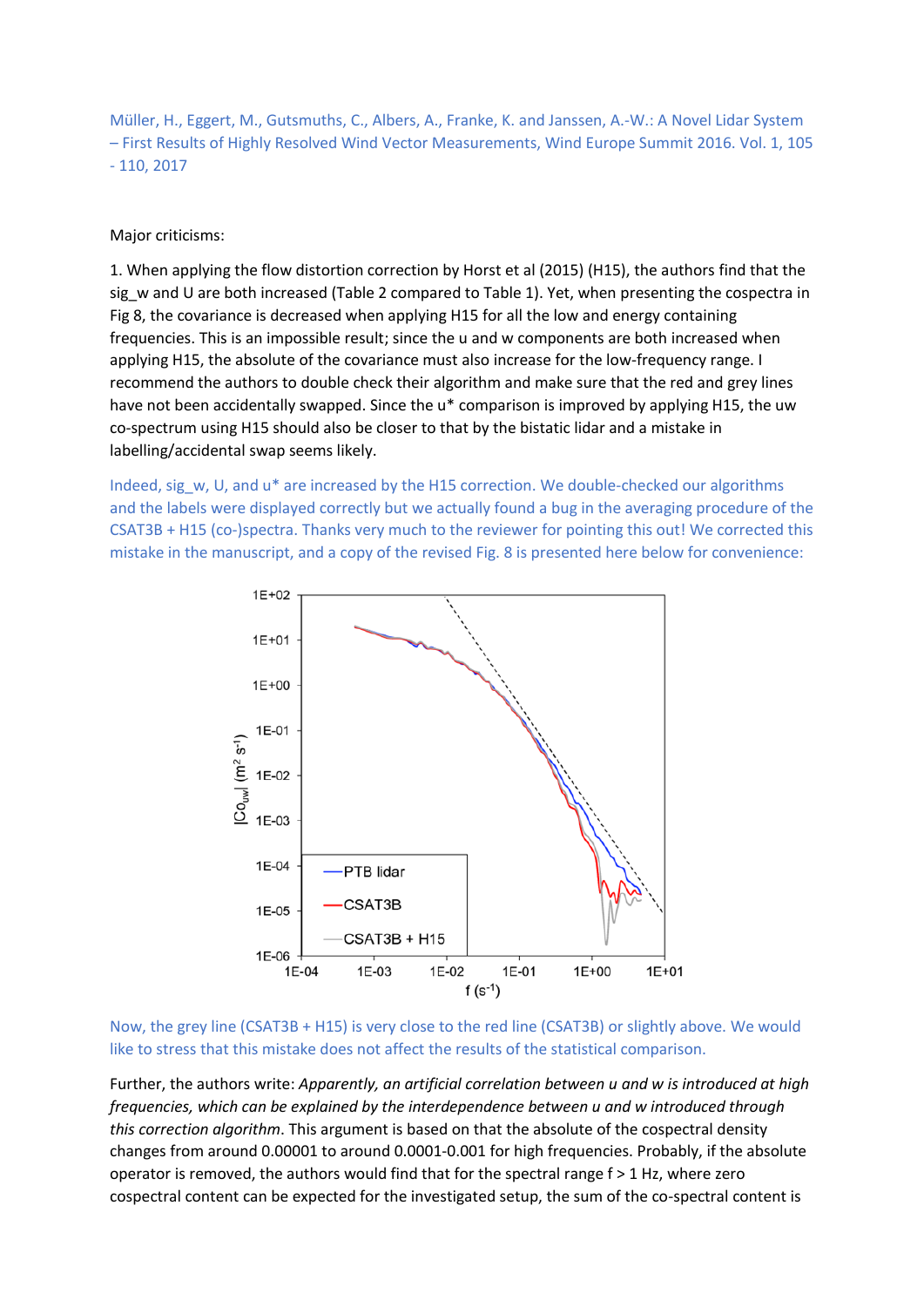indeed zero and that deviations from zero are just noise. This very minor change to the spectrum is not an argument for not using H15.

We agree that the red and the grey line in Fig. 8 basically just show noise for  $f > 1$  Hz. However, the blue line (PTB lidar) does not only show noise, it actually follows the expected -7/3 power law very well up to the Nyquist frequency of 5 Hz. For clarification, we added a corresponding sentence in the revised manuscript (Sect. 3.2):

*"An analysis of the cospectra shows that the H15 correction somewhat distorts the expected −7/3 power-law behavior at very high frequencies in the inertial subrange (Fehler! Verweisquelle konnte nicht gefunden werden.). However, the values for f > 1 s <sup>−</sup><sup>1</sup> are very small anyways and represent mostly white noise, which appears as horizontal line in spectral space. It can also be seen that the H15 correction slightly increases the cospectral energy across the entire range of frequencies. However, the too steep drop-off of the CSAT3B ensemble cospectrum is not improved effectively."*

We also modified the last sentence of the abstract:

*"We also found that an angle-of-attack dependent transducer-shadowing correction does not improve the already good agreement between the CSAT3B and the PTB lidar effectively."*

And we modified the corresponding sentences in the conclusions section:

*"We also evaluated whether the overall accuracy of the CSAT3B measurements can be improved by the H15 flow-distortion correction, and our results indicate that this method increases the spectral energy across the entire range of frequencies equally and does not appropriately correct the CSAT3B data in the inertial subrange. It leads to an overestimation of (w'w') ̅^(1/2), and it does not correct for the wind-direction dependent error of u ̅."*

We agree that the minor change in the cospectra is not really an argument for not using H15: However, it still does not improve the cospectra effectively, it leads to an overestimation of sigma\_w, which is a valid argument for not using H15 if one is interested in scalar fluxes. Therefore, we modified the conclusions as follows:

*"Based on these results, we conclude that the probe-induced flow-distortion issue of sonic anemometers warrants further investigations in the future to effectively correct general measurements of scalar fluxes."*

We decided to apply the absolute operator to the cospectra Fig 8. because the uw cospectral densities are mostly negative (since the momentum flux is negative) and they would therefore not show up at all in a logarithmic plot. We chose the logarithmic plot in order to compare the results with the -7/3 power law graphically. The non-logarithmic version of the same plot without the absolute operator is shown below for illustration.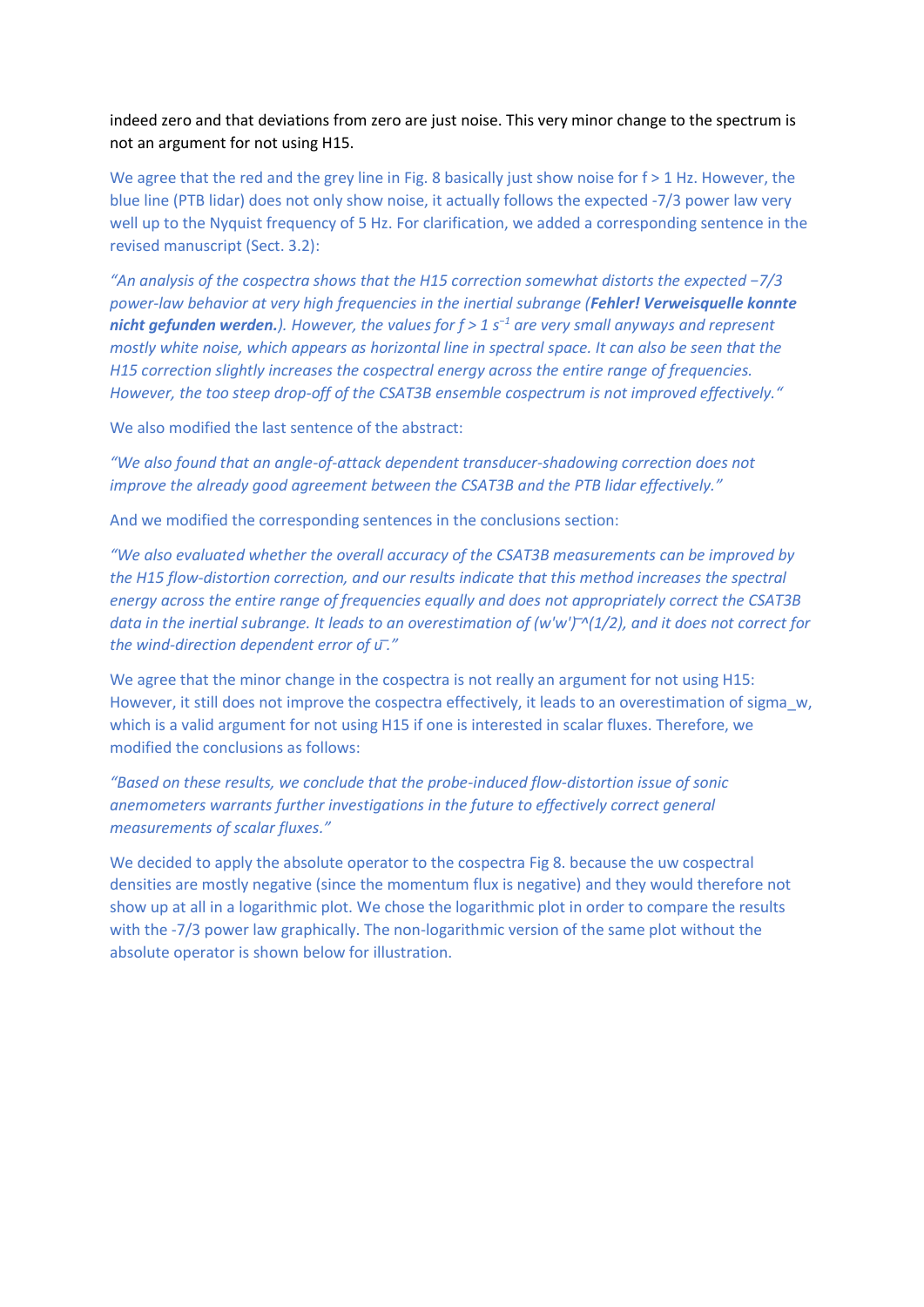

2. LL 16-18, P 14: Regarding how the H15 correction changed the spectral ratio. In H15, it is shown that the implemented transducer shadowing model has a stronger effect on w than on u. This is consistent with the difference of the results presented in Table 1 and 2. Hence, since the H15 correction is frequency independent, the correction should lead to that the spectral ratio in the inertial sublayer is increased, but here it is decreased. Again, a very strange result, please double check.

Due to the abovementioned bug in the averaging algorithm for the H15 (co-)spectra, the spectral ratios were recalculated for the revised version of the manuscript. They are now in agreement with expected behavior:

*"It is interesting to note that after the application of the H15 correction, which is supposed to correct for flow distortion effects, the spectral ratio indeed agrees better with the theoretical value of 4/3 and with the PTB lidar values than without the correction (Table 3)."*

3. When introducing a new instrument for measurement of 3D turbulence, measurements of all velocity components should be presented. Hence, the authors need to at least also show also comparisons of sig v, sig u and tilt angle. The latter should preferably be shown as a function of wind direction, since mismatches can result from imperfect alignment of the instruments to true vertical. Such misalignment will result in a cosine dependence of observed tilt angle to wind direction. These plots, if showing perfect agreement, can be put in an Appendix.

We welcome this suggestion by the reviewer, and present the comparison plots for sigma v and sigma\_u, and the tilt angles as a function of wind direction in the Appendix of the revised version.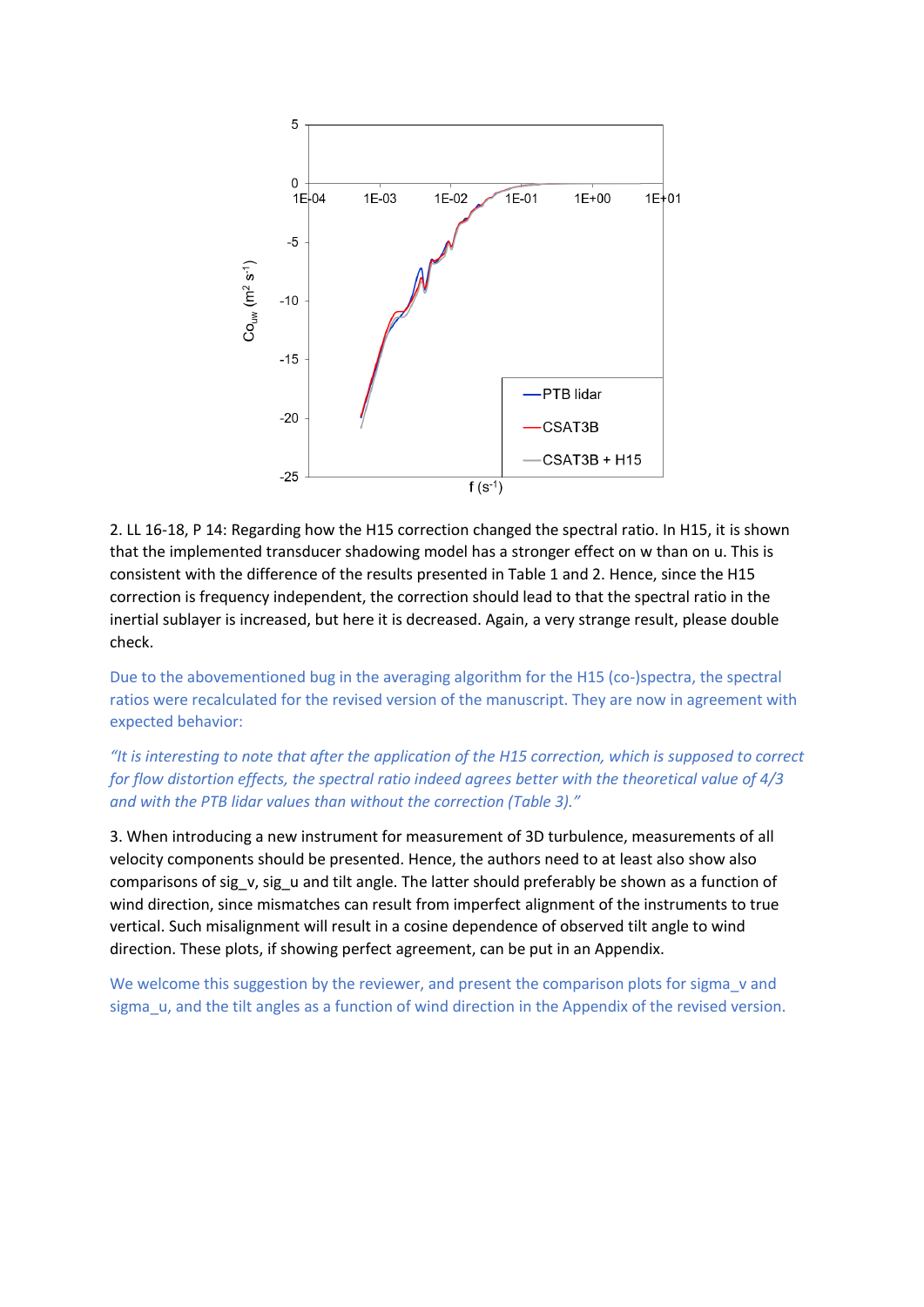

4. It is truly surprising - and point to near-fantastic signal quality - that it is possible to measure the horizontal wind speed from a near vertical path. In the direction of the wind vector, the half - angle to the emitter from the receiver in the presented setup is 0.95 deg for the receiver parallel to the wind direction and less than 0.95 deg. for the two other receivers. This means that the observed Doppler shifts are very close to zero and observations near-zero have been documented to be difficult to measure accurately using Doppler lidars (Abari et al. 2015). Further, any noise mistaken for a true Doppler change should introduce a strong signal, since it results from U = V/sin(theta/2), where V is the velocity along the direction defined by the receivers and theta is the angle between the emitter and receiver. At 100 m height, as sketched in Fig. 1, the angle between the emitter and the receivers would be 0.5729 deg. When measuring a 10 m/s wind speed at 100 m height, the velocity recorded by a receiver will be lower than 5 cm/s. For 100 m, a receiver misalignment of as little as 0.01 deg. will in the system lead to a systematic error of about 1.5% in the mean wind speed estimation. What is the limitation to measurement height/measured wind speed range, in the given setup? – please explain! And how is it possible that the horizontal velocities show such little effect of noise?

Due to the bistatic design, with no optical component reflecting light with zero Doppler frequency from the transmitter to the receivers, there is absolutely no noticeable noise increase near the carrier frequency and therefore no problem measuring low or zero Doppler shift. For sure, as in every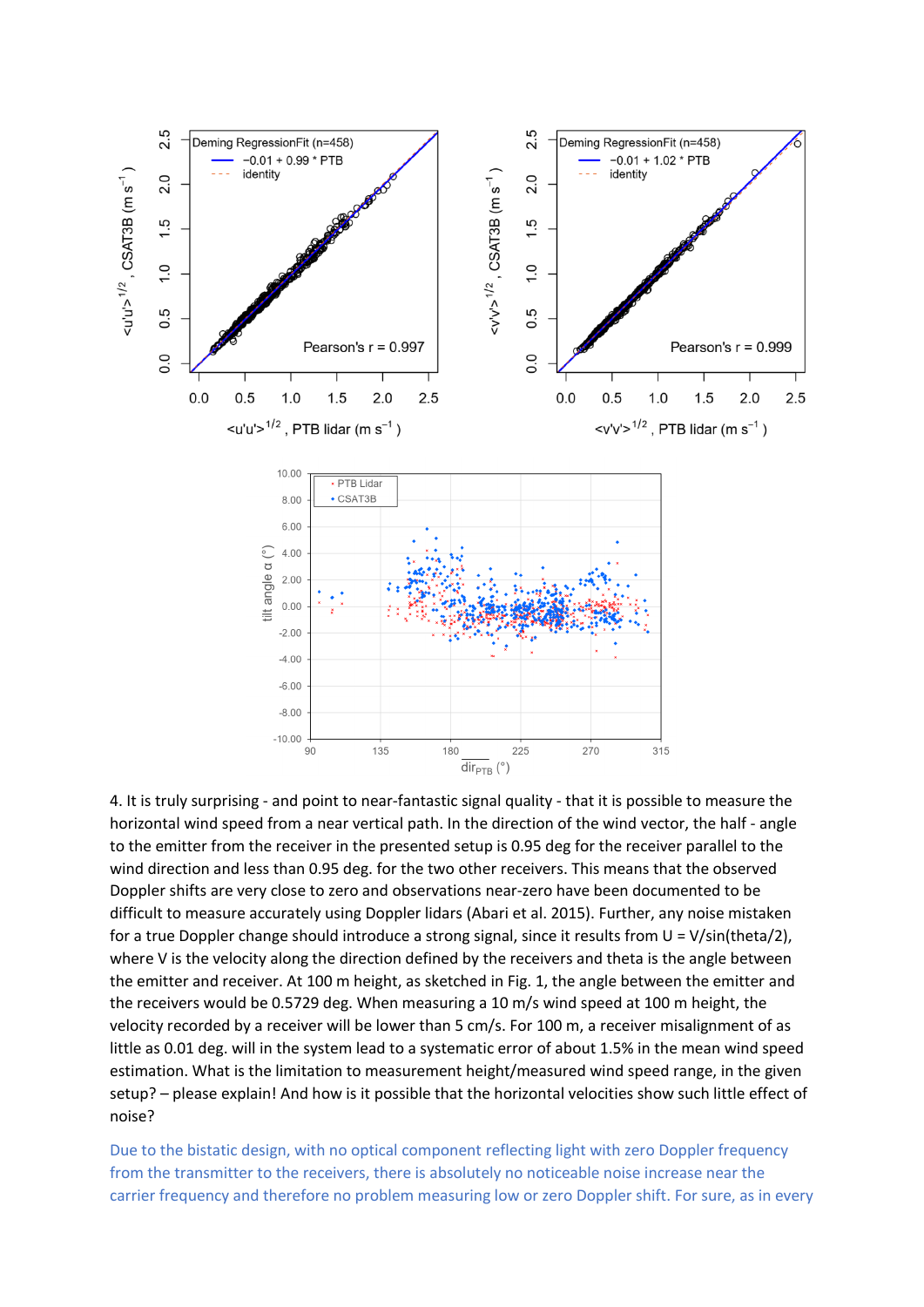coherent Doppler lidar, particle signals have to be distinguished from random noise peaks. To achieve this, about 20 single spectra per receiver were sampled for each 10 Hz velocity data point and the small bandwidth of true particle signals, coming from the small measuring volume, helps to detect outliers.

It is correct that the receivers have to be precisely aligned. As they are focused to the measuring volume, an alignment error as small as 0.0034 deg in azimuth will cause the receiver to completely miss the transmitting beam while the same error in elevation will cause a measurement height offset equal to the length of the measurement volume. In order to precisely control the elevation, the optical path length is observed by some modulation of the transmitted light and a time-of-flight measurement. The air condition of the system reduces temperature induced variations of the optics alignment, allowing the measured path length to be averaged over minutes. So even at measurement heights above 100 m, with less SNR and an increased height offset to angle misalignment ratio, the uncertainty of the measurement height is in the range of a few centimeters.

We added a few words about the optics control to the revised manuscript:

*"The receivers are positioned at a radius of 1 m around the transmitter to ensure both sufficient particle-scattering light intensity (quasi-backward direction) and sufficient resolution for the determination of the horizontal velocity component. Each of the three heterodyne receivers converts the particle scattering light of its respective receiving beam into an optical beat signal, which is then converted into an electrical signal by a differential photodetector. The measurement volume calculated according to Gaussian beam optics has a diameter of 2 mm and a length of 50 mm for a measurement height of 30 m above ground. A time-of-flight measurement of the overall optical path length is used to actively control the receiver optics in order to maintain the measurement volume at the desired, well known height. To ensure a mobile operation with stable working conditions in the field, especially with respect to requirements on the mechanical setup and the optoelectronics, the bistatic lidar system has been enclosed in a temperature-controlled housing unit mounted on a trailer (Fehler! Verweisquelle konnte nicht gefunden werden.). …"*

5. Data treatment: Before presentation, the data is post-processed in several steps and it is unclear what these steps do to the investigated signals. Please state/answer:

a- how many spikes were removed in each instrument. In case there are many spikes in either of the instruments, please explain/discuss the reason for these spikes. How many removed spikes were maximum allowed in a 10 min. run?

We used 30 min averaging time, as it is usually done for eddy-covariance measurements, and we allowed a maximum number of 10% missing values, including those rejected by the spike test. This has been clarified in the revised version, and we also provide information about the number of spikes detected:

*"After this preparation of the raw data, we discarded any 30-min statistics if more than 10 % of the high-frequency data were missing, including those data rejected by the spike test. These are the standard settings for eddy-covariance measurements (Mauder et al. 2013, Fratini and Mauder 2014). For the CSAT3B, no spikes at all were detected for 92 % of the 618 30-min intervals, and for the PTB lidar, 73 % of the 618 30-min intervals were spike-free. This means, application of the spike detection algorithm is important to ensure high data quality, but its impact on the comparison is limited."*

b- spectral treatment. The correction by Moore (1986) only corrects for path averaging on the vertical velocity component. In 2006, Horst and Oncley published exact algorithms for compensating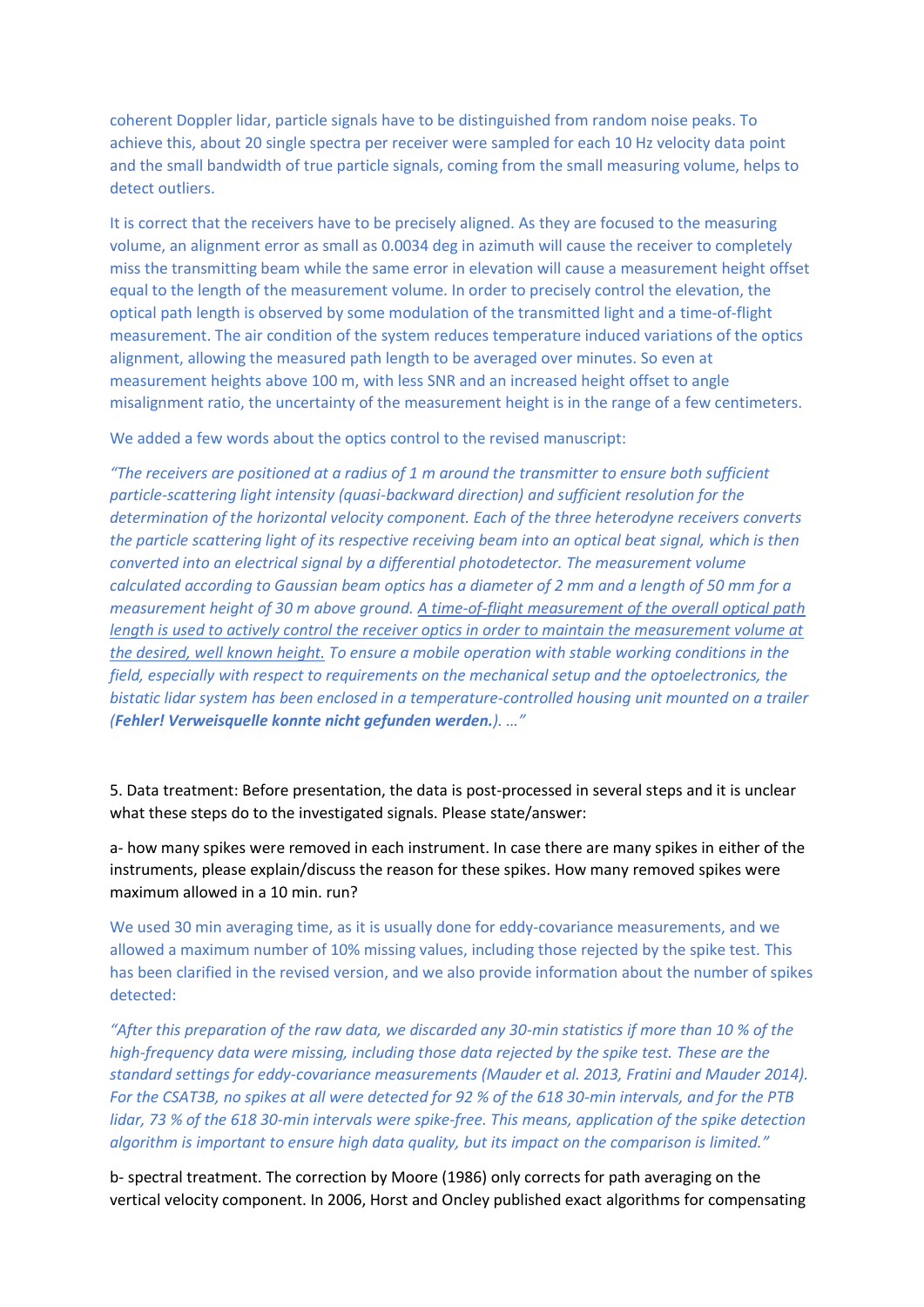for path-averaging for the CSAT3 geometry for all velocity components. For the spectral ratios in focus, the Horst and Oncley correction reduces the ratio (see Pena et al. Table 2) and it is therefore highly relevant for this study to implement the correct path – averaging correction. Please change/remove the Moore correction step.

The Moore correction was not applied on the presented spectra but only on the standard deviations and u\*. Therefore, it did not affect the calculation of the spectral ratio for this study. Moreover, the implementation of the Moore correction in the TK3 software is applied to all three velocity components and the effect on the resulting standard deviations is very small as a result of the large ratio between the measurement height and the path lengths of the two instruments (>250). Pena et al. also only applied the Horst and Oncley correction to the CSAT3 data for the lower measurement height (6.4 m) and not to ones with a larger measurement height (76 m)

c- "After this preparation of the raw data, we discarded any 3-min statistics if more than 10 % of the highfrequency data were missing."How many samples were removed using this step? I assume that most of the removed samples stem from the lidar?

Please excuse the typo here, it should read 30-min statistics as in the rest of the manuscript. We report the requested information in the revised manuscript:

*"As a result of the data preparation described above, 615 30-min intervals remained for the CSAT3B and 458 for the PTB lidar."*

d- It is unclear how the model spectra were used (fits to Højstrup or Moore)? Are variances and covariances calculated from fits to model spectra?

These model spectra were used to determine the cut-off frequency of the PTB lidar empirically. This has been clarified in the revised manuscript:

*"The model spectra were calculated for each 30-minute interval and then averaged to one ensemble spectrum in order to determine the cut-off frequency. Please note, that this does not apply to the ensemble spectra presented to determine the spectral ratios. These are purely based on measured spectra."*

e- Oertel et al. showed poorer agreement with reference observations for low wind speeds, but here very low wind speeds are included. What is the explanation for this improvement according to the authors?

In Oertel et al. we showed a direct comparison of 1 Hz velocity data measured with two instruments about three meters apart. Even at 135 m over flat terrain, this comparison obviously leads to systematic errors in the extreme values of the observed wind velocities: every time a local (temporal and spatial) minimum approaches the reference instrument, the device under test measures a higher velocity – independent of which of both instruments is the reference or the DUT and even with ideal, identical instruments. Thus, as this is an artefact of that way of a direct velocity comparison, we better analyze averages and turbulence statistics instead.

f- The two instruments are compared in the instrument specific coordinate systems resulting from rotations  $V = W = 0$ ; hence the lidar and sonic coordinate systems could be slightly different. This is from a technical perspective reasonable; it is hard to measure the exact position, yaw and tilt of each instrument. The lidar should however be easy to level, such that its w observations should indeed represent true vertical. Was leveling attempted? How different do the authors estimate the two coordinate systems to be? The latter question could be answered by plotting tilt angle versus wind direction for the two systems.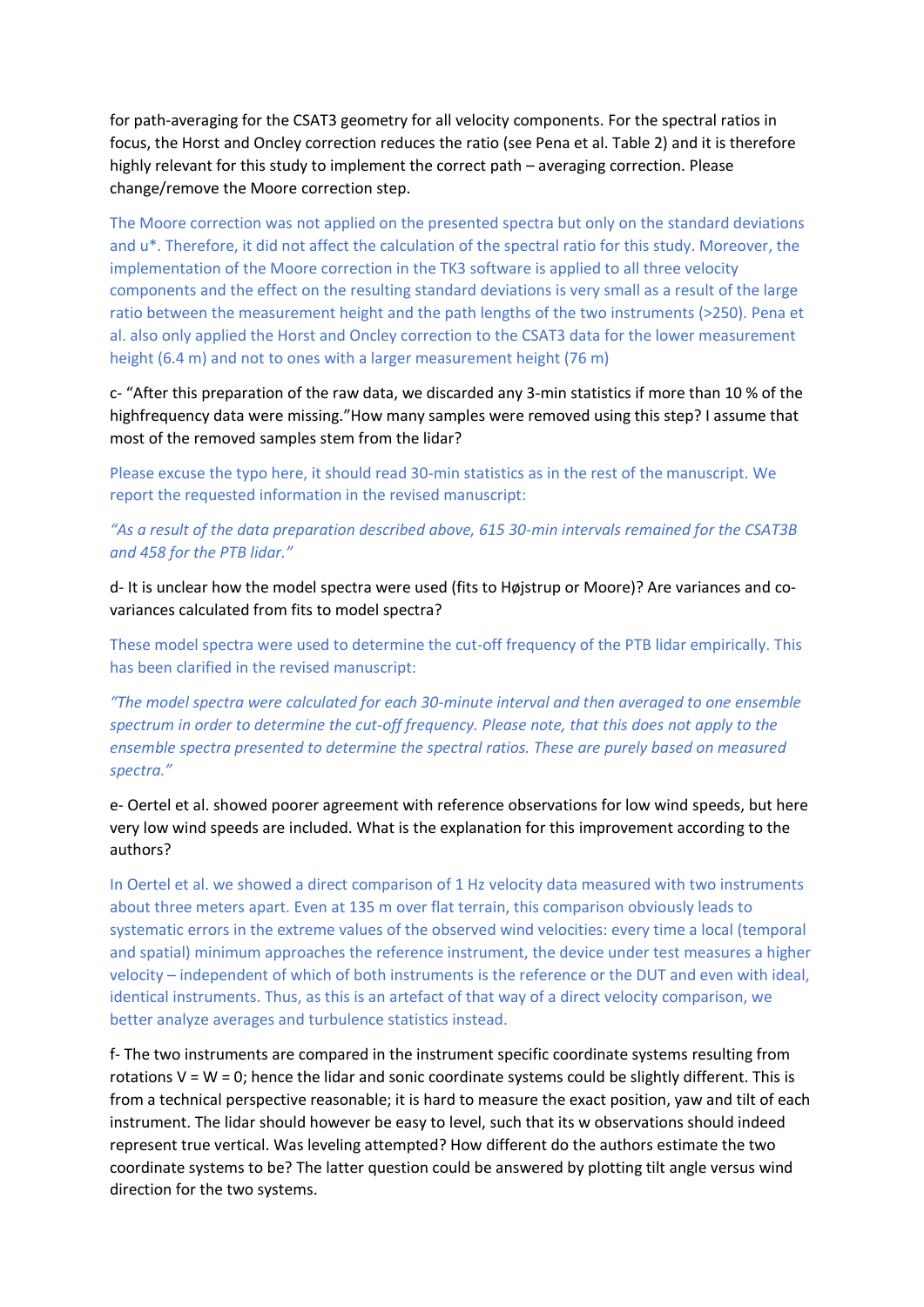The lidar system was indeed levelled, and we mostly decided to apply the double rotation method because such exact levelling is almost impossible for the sonic anemometer (Wilczak et al. 2001). Nevertheless, we applied the method also to the lidar data, because we wanted to treat both data streams in the same way. The requested plot of the tilt angle is now included in the Appendix, see also response to comment 3.

6. LL 24-27: Unlike previous sonic anemometers with orthogonal sonic paths, where the horizontal velocity components are measured from a pair of axes located in the 25 horizontal plane and the vertical velocity is measured by a single vertical pair of transducers, the flow-distortion effects in the CSAT3B are minimized by positioning all six transducers and their supporting structures out of the horizontal plane This is an oversimplified statement. All sonic anemometer designs suffer from flow distortion and the extent is highly dependent on the wind direction and attack angle relative to horizontal. The arrangement of transducers in the CSAT3B sonic is to my knowledge designed for a low flow distortion effect on the horizontal wind components and a minimized effect of white noise on the vertical velocity component. In a flux measurement, the greatest contribution of the measured flux comes from incidents of high angle of attack on the instrument (Gash and Dolman, 2003), and for high angle-of attacks, the effects of transducer shadowing increases in the CSAT3.

We agree that no sonic anemometer is free of flow distortion and we did not intent to give this impression. Nevertheless, we believe it is fair to state that the CSAT3 design reduces flow distortion to a large extend, e.g. by having a very large ratio between the path length and the transducer diameter compared to other commercially available instruments. Comparatively to other anemometers with 45 degrees tilt angels the smaller tilt angle of the CSAT3 further reduces the transducers' wake effects. To address the reviewers concern, we modified the corresponding paragraph in the revised version:

*"In comparison to previous sonic anemometers with orthogonal sonic paths, where the horizontal velocity components are measured from a pair of axes located in the horizontal plane and the vertical velocity is measured by a single vertical pair of transducers, the flow-distortion effects in the CSAT3B are reduced by positioning all six transducers and their supporting structures out of the horizontal plane. This is important because horizontal wind velocities are usually much larger than vertical wind velocities, and a distorted measurement of the horizontal wind speed directly affects the vertical wind speed measurement. In this non-orthogonal arrangement, each sonic path is tilted 30° from the vertical axis and spaced 120° apart in the horizontal plane. The length of the sonic path is 0.1154 m and the diameter of the ultrasonic transducers is 0.00635 m, giving a path length to diameter ratio of 18, which is larger than other commercially available instruments (Mauder and Zeeman, 2018). The higher this ratio and the steeper the angle between the sonic path and the vertical axis the less selfshadowing effects are expected on the wind measurement, because a smaller portion of the path is affected by the transducer wake (Kaimal, 1979; Wyngaard and Zhang, 1985)."*

7. Fig. 6: This is an interesting result, possibly indicating that the flow accelerates through the measurements volume of the CSAT3, leading to an overestimation of the horizontal wind speed. H15 hypothesized that transducer shadowing was the major cause of flow distortion in the CSAT3, which can only lead to an underestimation of the velocity, so here we are potentially looking at another major cause of flow distortion. But the presented result also leads to more questions: what kind of fluid dynamics process describes a wind acceleration without affecting all the velocity components? In other words, can an instrument that measures the vertical component perfectly (as it is claimed in this study) measure the horizontal velocity imperfectly? There could be several reasons behind the mismatch in the results; small inaccuracies in the lidar measurement height or a larger focus volume than anticipated, effects from post-processing of the data, or other inaccuracies in the optics of the lidar.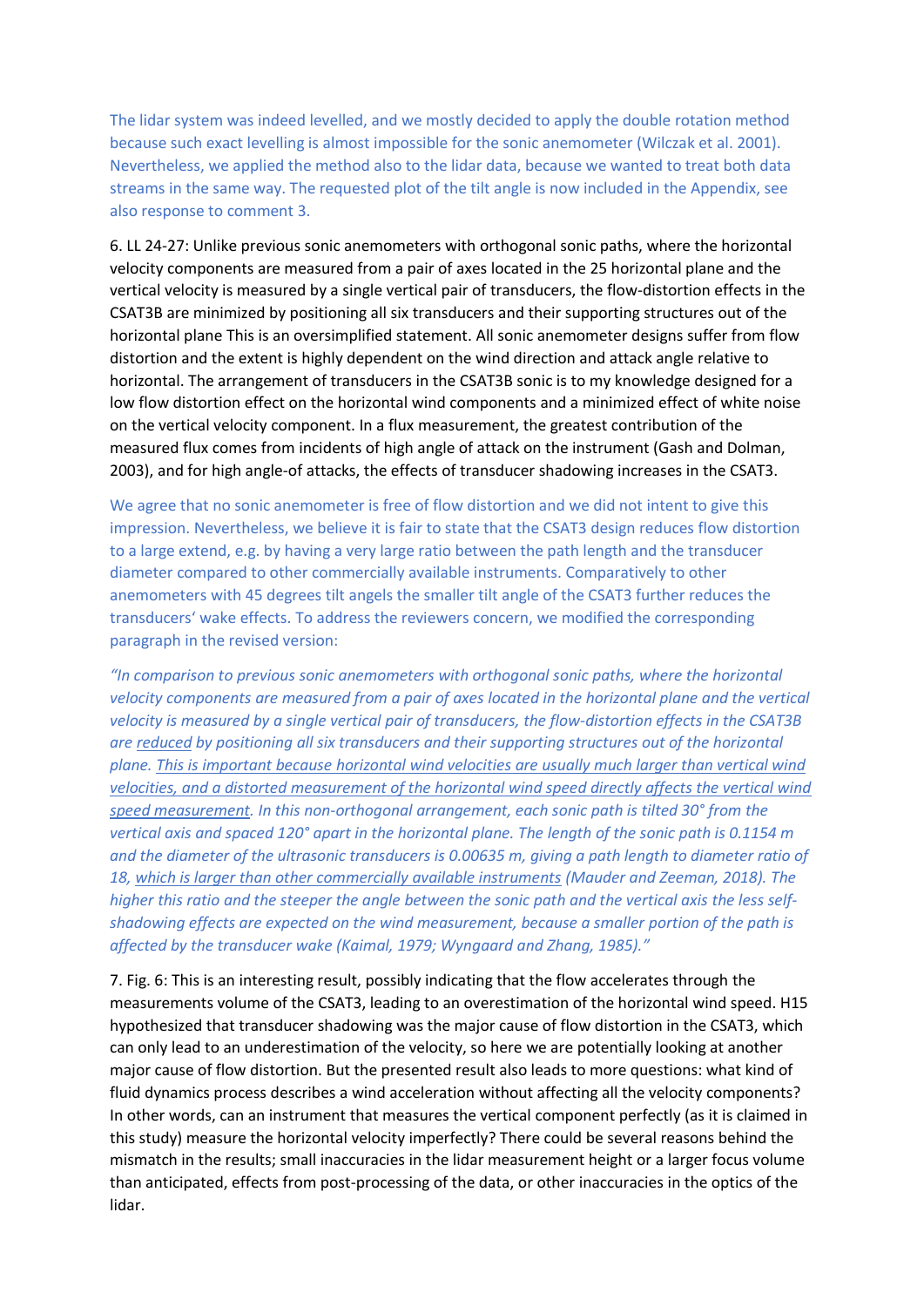This could be explained by the horizontally symmetrical design of the CSAT3 structure as recommended by Wyngaard and Zhang (1985). In the original manuscript, we refer to the studies of Grare et al. and Huq et al. which also found a wind-direction dependent error or u\_bar for the CSAT3. Moreover, Horst et al. (2016) (Boundary-Layer Meteorol DOI 10.1007/s10546-015-0123-8) observed similar behavior when they measured the flow distortion within the IRGASON integrated sonic anemometer and CO2/H2O gas analyzer. They found good agreement for w, but not for U and u\*. The other potential reasons for this behavior mentioned by the reviewer had already been ruled out beforehand, and they are however not discussed in the original manuscript. For example, we created the same plot based on planar-fit transformed data (instead of double rotation) and the result was quite similar. For clarification, we have modified this paragraph accordingly in the revised version:

*"This could be explained by the horizontally symmetrical design of the CSAT3 structure as recommended by Wyngaard and Zhang (1985). A very similar wind-direction dependence of the error in u ̅has also been reported by Grare et al. (2016), when comparing a CSAT3 sonic anemometer against a Gill R3-50 sonic anemometer. Moreover, Horst et al. (2016) observed similar behavior when they measured the flow distortion within the IRGASON integrated sonic anemometer and CO2/H2O gas analyzer. They found good agreement for w, but not for u ̅and u\_\*."*

8. P. 15, LL 27-30, "In our case, the H15 correction even results in improved  $uu*$  values, but the ensemble cospectrum shows that this improvement occurred for the wrong reasons. In consequence, the observed behaviour of this correction for  $uu*$  may very well be site-specific and not universally transferable. Moreover, as stated by Wyngaard (1981), such corrections are problematic because they violate conservation of vorticity and can therefore not generally be recommended.". As stated above, I doubt that the very small change in the inertial subrange will lead to a significant contribution of the u\*. Moreover, the citation to Wyngaard is very strange. The mentioned tilt correction in Wyngaard (1981) has to do with the double rotation (which is used in this study) to  $V = W = 0$ . In my understanding, Wyngaard in 1981 stated that flow distortion effects cannot be avoided regardless of coordinate system. Please point to the exact place in the paper, where Wyngaard stated that flow distortion correction cannot be safely applied or remove the citation.

As mentioned above, there was a bug in the averaging of the H15 (co-)spectra. Therefore, this paragraph is modified in the revised version, see response to comment 1. We agree that Wyngaard (1981) referred to the double rotation method when criticizing tilt corrections, and we removed this reference to Wyngaard (1981) in the revised version.

9. Concerning isotropy and spectral treatment. The authors should apply stricter criteria to ensure isotropy. It is not enough to select an interval where the premultiplied spectra are flat. In Pena et al (2019), a stricter selection is suggested (for example, co-spectral density should be close to zero). Moreover, it is more correct to ensemble average the spectra based on wave number instead of frequency, since the spectral content changes as a function of wind speed. The cited Stipersky and Calaf (2018) does not dispute that the spectra in the inertial subrange shows isotropy, but they show that this cannot be assumed for all spectra. Hence, their result is well aligned with the methods chosen in Pena et al. (2019), but not well aligned with the method for calculating spectral ratios in this paper.

We agree that it is more correct to ensemble wavenumber spectra than frequency spectra, when one is interested in characterizing turbulence. However, the main aim of this study is characterizing the instruments and therefore we used frequency spectra in this manuscript, e.g. also to determine the cut-off frequency empirically. To test the sensitivity of the results on this choice, we calculated ensemble averaged wavenumber spectra for the same range as Pena et al., Fig.3, 0.6 m-1 < k < 2 m-1.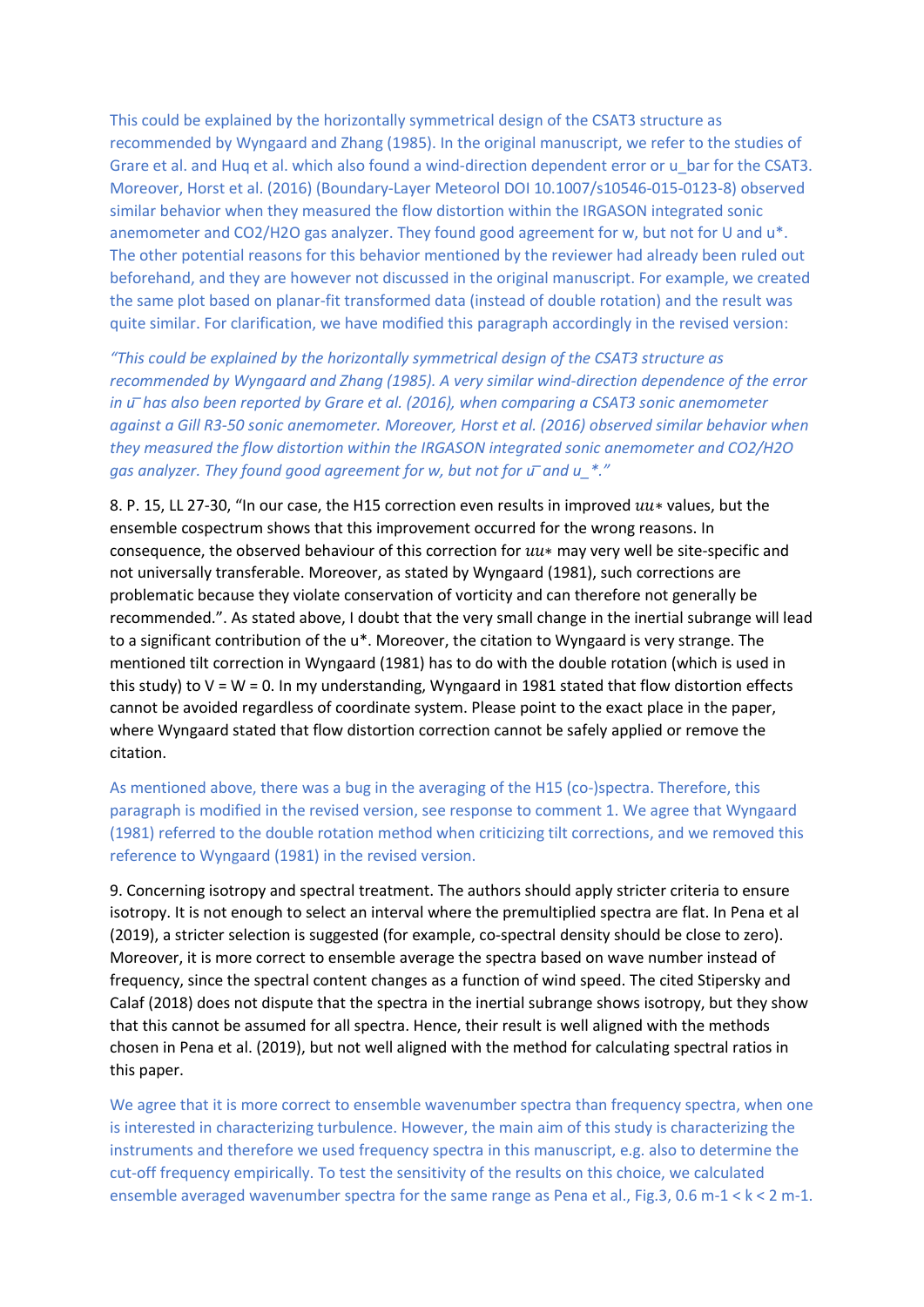The resulting spectral ratios are as follows. (those for the frequency spectra are in brackets for comparison):

PTB: kSv/kSu = 1.30 (1.30) and kSw/kSu = 1.20 (1.20)

CSAT3B: kSv/kSu = 1.26 (1.26) and kSw/kSu = 1.14 (1.16).

CSAT3B + H15: kSv/kSu = 1.30 (1.29) and kSw/kSu = 1.23 (1.23).

Four of these ratios are identical and two of them are slightly different. This shows that the results presented in the manuscript indeed depend on thresholds that are somewhat arbitrary. Please note that also the "sharpened criteria" of Pena et al. (2019) have somewhat arbitrary thresholds; they are just differently defined using additional criteria. Nevertheless, we find that the resulting ratio is sufficiently robust, which also shows that the inertial subrange is well-represented in the data, so that the conclusions drawn from these results are not affected, i.e. whether or not a certain ratio is close to the theoretical value 1.33 or not.

We cited Stiperski and Calaf (2018) to support our statement that spectra in the inertial subrange may not always be isotropic. If these partially anisotropic spectra are averaged, the resulting ensemble spectra must also deviate from isotropic behavior, and this is what we see in these results. For clarification, we rephrase this statement more precisely in the revised version:

*"Hence, we suspect that this theoretical value was probably not fulfilled in reality for the ensemble spectrum, presumably because the turbulence was not quite isotropic under all atmospheric conditions during the measurement period, which can happen due to different reasons* (Brugger et al. 2018; Stiperski and Calaf 2018)*."*

### Minor comments:

• L. 14, P. 6: Regarding synchronization: It is of no importance that both instruments were sampled in UTC, what matters in a 1:1 comparison is that the signals are simultaneous. Were the two instruments logged on the same data acquisition system or were both systems synchronized to GPS time? Or was synchronization attempted via the measured time series?

The synchronization of both time series was ensured by synchronizing both data acquisition systems with a time server via internet. We clarified this in the revised version:

*"Measurement times were logged in UTC, and data acquisition systems were synchronized with a time server via internet."*

• Since the path-averaging is compensated for (at least for the vertical component), why do the authors expect low-pass filtering? And how should a time constant be interpreted in relation to the source of the low-pass filtering effect (path length!)?

Any path averaging will lead to a low-pass filtering effect. It is correct, path-averaging was compensated for. However, the corresponding correction is based on analytical transfer functions and the assumption that the path-length is correctly defined. This exercise of determining the cut-off frequency empirically was conducted to assess the sensitivity to these assumptions.

• Boom length and mast diameter?

This information has been provided in the revised version: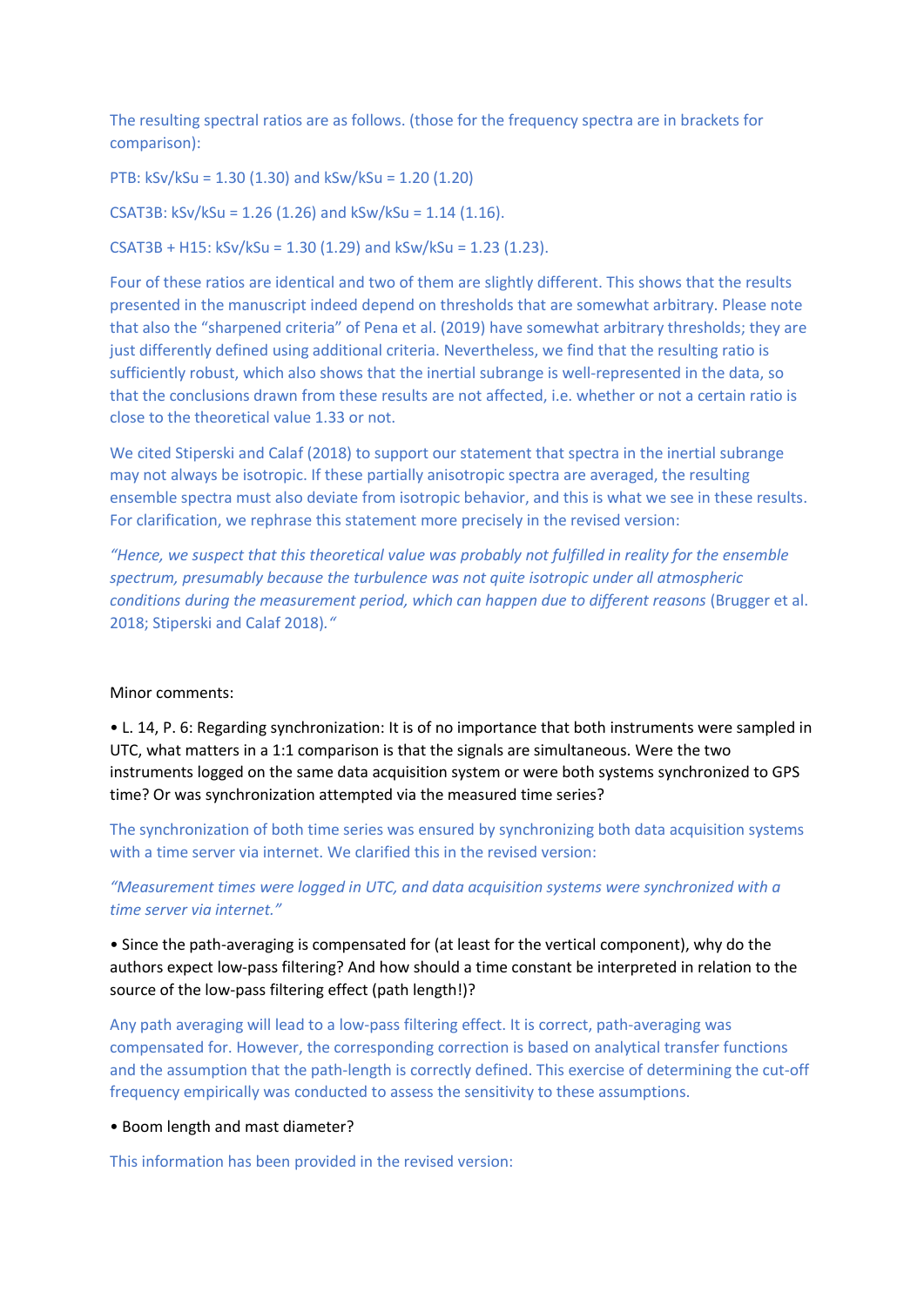# *"Its measuring volume was 0.85 m from the center of the mast; the mast's diameter at mounting height was 0.05 m."*

• Please merge Table 1 and 2, for an easier overview of the results.

# Both tables are merged in the revised version.

• I am surprised that the CSAT spectra show no sign of noise in the high frequencies. Is it because we are looking at the ensemble model spectra rather than the observed spectra? Please show the original spectra.

# These are ensemble averages of observed spectra, no model spectra are fitted here.

• LL 18-19: Perhaps the numerical simulations were not turbulent enough, so that wake effects are exaggerated, as it has also been found for wind-tunnel calibrations (Högström and Smedman, 2004). It is not shown in Hogstrom and Smedman (2004) that wake effects are exaggerated in the wind tunnel. This is a speculation on the side of the authors. The early Gill sonics were not as good as the sonics of today. For example, three consecutive runs in a wind tunnel showed considerable scatter for the same sonic anemometer (Fig. 3 in Mortensen and Hojstrup, 1994), possibly due to changes in temperature. This could also have been a reason for why the Hogstrom and Smedman (2004) observations differed in wind tunnel and atmosphere. In any case, please correct the citation to be more precise.

Here is what is stated in the abstract of Högström and Smedman (2004): "It is concluded that the correction for the effect of the vertical supporting rods of the R2 and R3 instruments, which gives nearly perfect agreement for laminar flow, does not work entirely satisfactory in the natural turbulent flow. This, in turn, is likely to be so because of high sensitivity of the wake behind the cylindrical supporting rods to the character of the approach flow."

This is in line with our statement in the original manuscript. Let us explain this reasoning further: It is well known from fluid dynamics that wake effects severely depend on the Reynolds number Re. As long as the flow is laminar, an increase in Re initially causes a growth in the size of the wake, and after transition to turbulence, a sudden reduction occurs. Wind tunnel studies are generally conducted under laminar conditions because Re is very much limited by the diameter of the wind tunnel. This means that wind-tunnel corrections are determined under conditions before this sudden reduction in wake extent at the transition from laminar to turbulent flow. Hence, they are not per se transferable to real-world turbulence, where wake effects are likely to be smaller. We explained this in the revised manuscript:

*"Perhaps the numerical simulations were not turbulent enough, so that wake effects are stronger than under fully-developed turbulent conditions in the field. Generally, wake effects depend on the Reynolds number and the wake extent is reduced suddenly at the transition from laminar to turbulent flow (e.g. Williamson 1996)*. *This is also the reason why it is problematic to transfer quasi-laminar wind-tunnel calibrations to real-world turbulence (Högström and Smedman 2004)."*

• Last sentence in Abstract: We also found that an angle-of-attack dependent 25 transducershadowing correction does not improve this agreement effectivel because it leads to an artificial correlation between the three wind components and therefore severely distorts the shape of the cospectra. Only two velocity components are shown.

### We removed this sentence in the revised version.

• LL 32, p 4: Please provide a reference for proof of the statement that the lidar measures the back scatter from each single aerosol (and not all aerosols in the measurement volume).